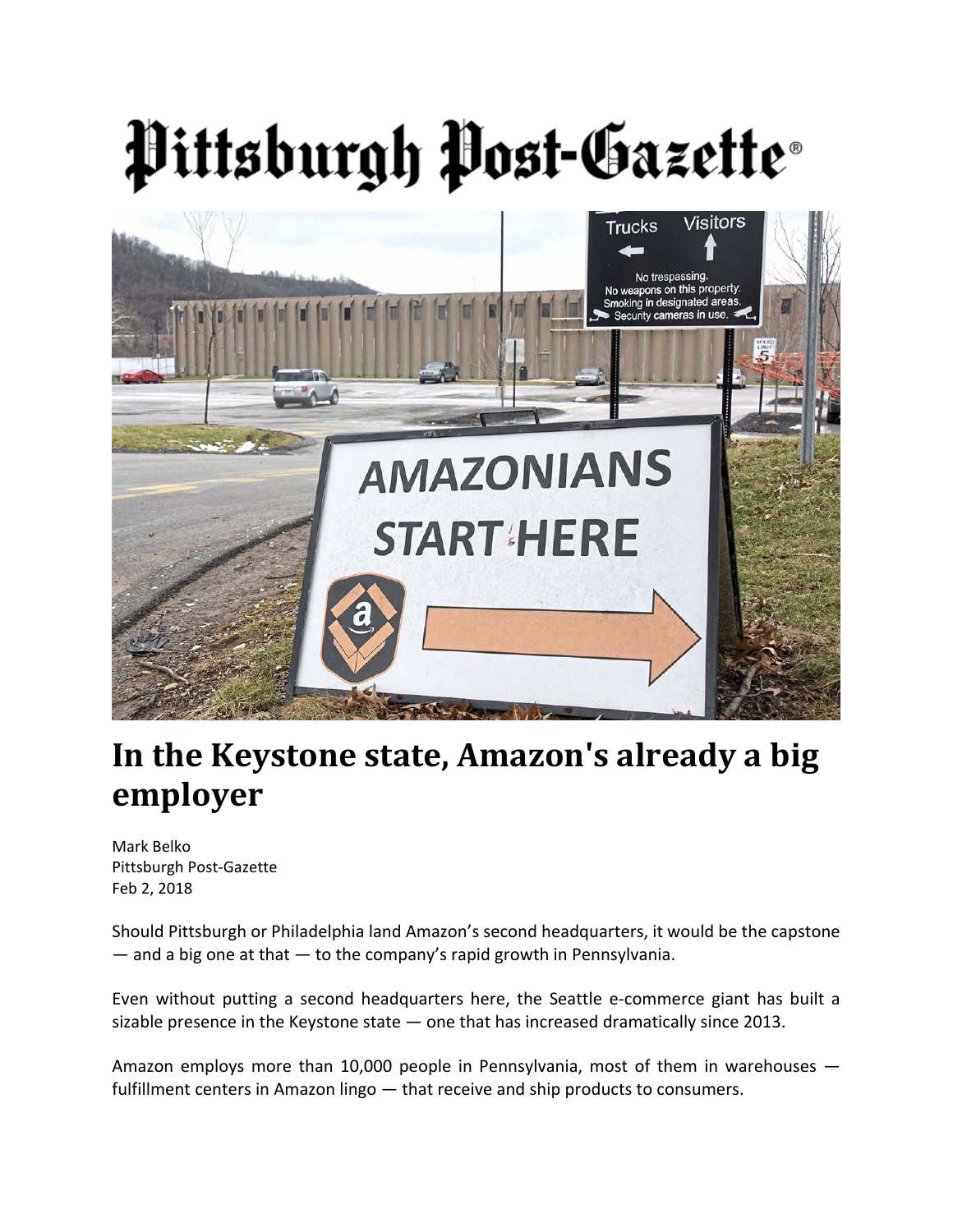The number of employees has more than doubled over the last five years, from about 4,000 in 2013. And Amazon's presence stretches all the way from the Steel City to the state's eastern edge.

It hassix fulfillment centers, all of them located in the eastern half of the state; a sortation center in the Pittsburgh's Fairywood neighborhood that employs more than 500 people; and hubs for Prime Now service here and in Philadelphia.

Amazon also operates a tech hub at the SouthSide Works, where more than 80 engineers are working on the company's popular Alexa voice technology and machine learning. It is one of more than a dozen regional innovation offices operated by the company in the U.S.

And — in what may be an encouraging note for Pittsburgh's HQ2 chances — there are indications that Amazon is in the process of expanding that tech hub footprint.

According to a source familiar with the deal, the company is "looking at significant expansion" overthe roughly 15,200 square feet it occupies at SouthSide Works. Amazon called the expansion talk "rumors and speculation" and declined further comment.

It did say, however, that it is looking to add close to 20 positions in that office and plans to keep recruiting in the city. Amazon has been advertising for engineering or highly technical jobsrelated to Pittsburgh on LinkedIn, the majority of them involving Alexa.

John Boyd, principal of The Boyd Co., a Princeton, N.J.‐based site selection consultant, said he wasn't aware of the possible Pittsburgh expansion but added it didn't surprise him. "Given that Pittsburgh is in the top 20 [for HQ2], it's an indicator they are very pleased with the labor market."

### **Affordable space, right place**

Amazon hasinvested more than \$4 billion in the state since 2011. A spokesman said Pennsylvania is one of the top five states in the country for Amazon investment.

The company estimates that its investments have contributed more than \$800 million to the state's economy between 2011 and 2016, and that they have led to the creation of another 7,000 indirect jobs on top of its own hirings.

"Amazon is becoming one of the largest and most influential private sector employers in the Keystone state," Mr. Boyd said.

The reason is simple enough — location, location, location. The eastern half of the state, where the Amazon warehouses and the vast majority of the jobs are located, is close to the major population centers of New York, Washington, D.C., and Philadelphia.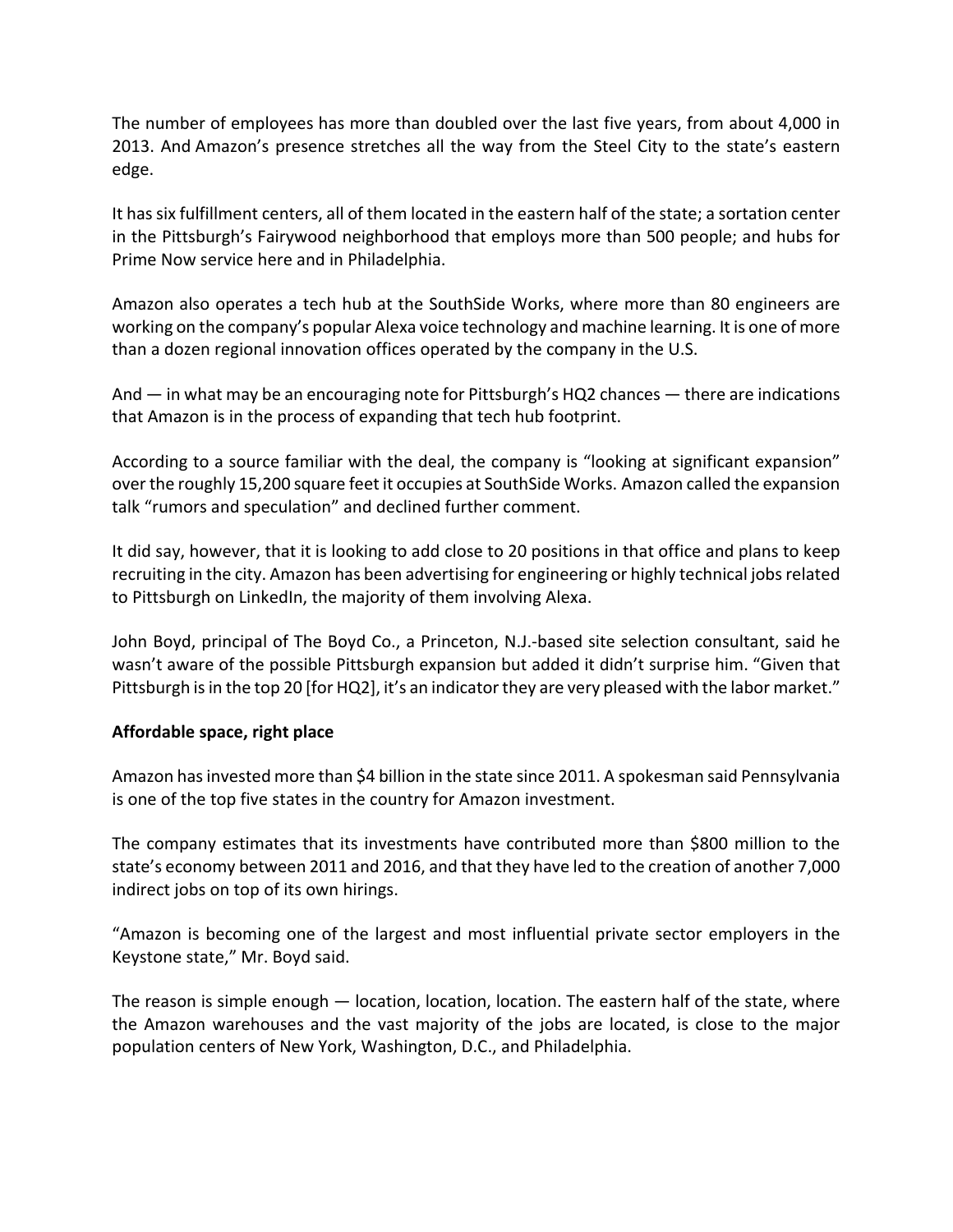That makes counties like York, Lehigh, Northampton, Cumberland, Wayne, and Luzerne — all of which house Amazon fulfillment centers — prime spots for distribution.

Distributors can take advantage of much cheaper rents and lower land costsin Pennsylvania than in New Jersey, where Amazon also has a big warehouse and processing center presence, Mr. Boyd said.

#### **Collecting the incentives**

The Keystone State is paying handsomely for Amazon's presence.

It offered the company with \$22.25 million worth of incentives in 2016, contingent on Amazon investing at least \$150 million and creating at least 5,000 full‐time jobs over three years.

Amazon has yet to request the release of any of that funding, said Michael Gerber, spokesman for the state's Department of Community and Economic Development.

In 2008, the state gave Amazon \$1.3 million for its Luzerne County warehouse. The company invested more than \$19 million in the project, retained 484 jobs, and created another 1,962 by 2011, Mr. Gerber said.

Nonetheless, an Economic Policy Institute report issued last week questioned where such incentives are worth the investment.

Based on data for counties in 25 states containing Amazon fulfillment centers, the report concluded the warehouses do not boost overall employment and in some cases might even cause it to drop. The report did find that within two years of opening, a fulfillment center can boost warehouse and storage employment by 30 percent.

The report's authors speculated that the warehouse and storage jobs created could be offset by job losses in other industries, or that the employment growth generated by Amazon is too small to detect.

"As cities and counties compete to host new Amazon facilities and its new headquarters, policymakers should be cautious about giving away the store," stated Janelle Jones, one of the authors.

#### **A Lehigh Valley e‐commerce hub**

But officials in some of the eastern Pennsylvania counties where Amazon has settled are happy with the employment growth they have seen.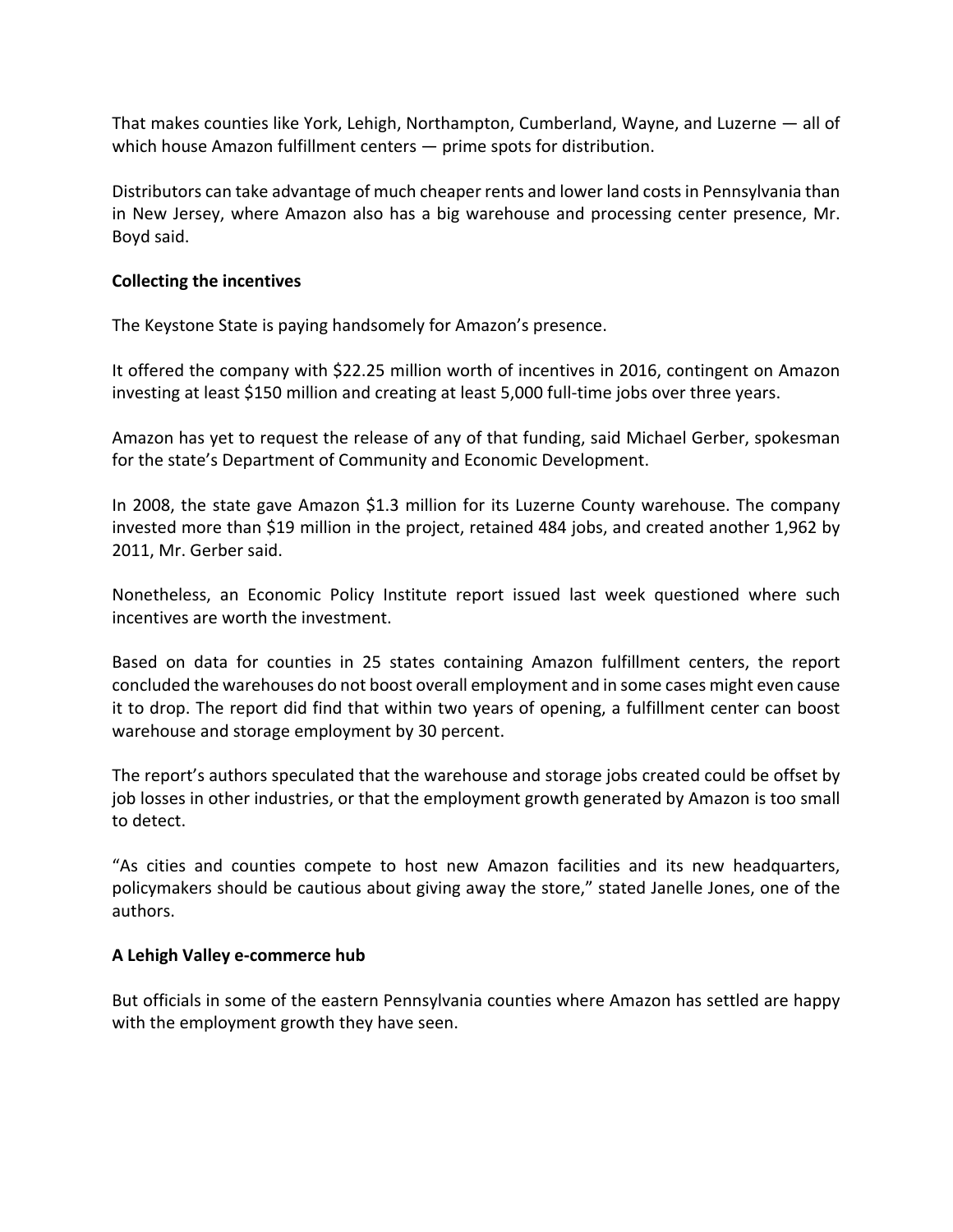With fulfillment centers in Breinigsville near Allentown and in Palmer Township in Northampton County, Amazon is one of that region's 10 largest employers with about 2,000 workers, said Don Cunningham, president of the Lehigh Valley Economic Development Corp.

"It's safe to say they are the largest of the e‐commerce players in the Lehigh Valley," he said.

So much so that Amazon has been flying some of its Air Prime Boeing 767 cargo jets in and out of the Lehigh Valley International Airport to haul goods to consumers.

"They're one piece of what has been an explosive growth of the industrial sector in Lehigh Valley, which has been driven in large part by e-commerce," Mr. Cunningham said.

Five years ago, the region had about 17,000 warehouse jobs involving various commerce distributors. That has soared to 28,500, he said. He estimated those jobs pay upwards of \$15 an hour and provide opportunities for unskilled workers.

The influx of such jobs — not only involving Amazon but other distributors like Walmart — has pushed the unemployment rate for unskilled workers below 4 percent in the Lehigh Valley.

"If it weren't for people driving in from neighboring counties, we would have a labor shortage," Mr. Cunningham said.

Amazon also has a big presence in northeastern Pennsylvania, with warehouses in Wayne and Luzerne counties. It is one of several companies with distribution centers in the region. Others include Home Depot, Lowe's, Walmart, and Chewy.com.

Distributors have flocked to that area because it is within 600 miles of 50 percent of the U.S. population, said John Augustine III, CEO of Penn's Northeast, the economy development agency for Wayne, Luzerne, Lackawanna, Monroe, and Schuylkill counties.

"It's one of the fastest growing segments of the workforce. We see that trend continuing as other areas become more congested and more expensive as far as real estate," Mr. Augustine said.

Amazon has about 3,000 workers in the five‐county area, according to Mr. Augustine. The region put in its own bid for the company's planned second headquarters — or HQ2 — but didn't make the cut to 20 cities. It is rooting for Pittsburgh or Philadelphia to get the coveted economic development prize, which could bring up to 50,000 jobs and \$5 billion in investment over 17 years.